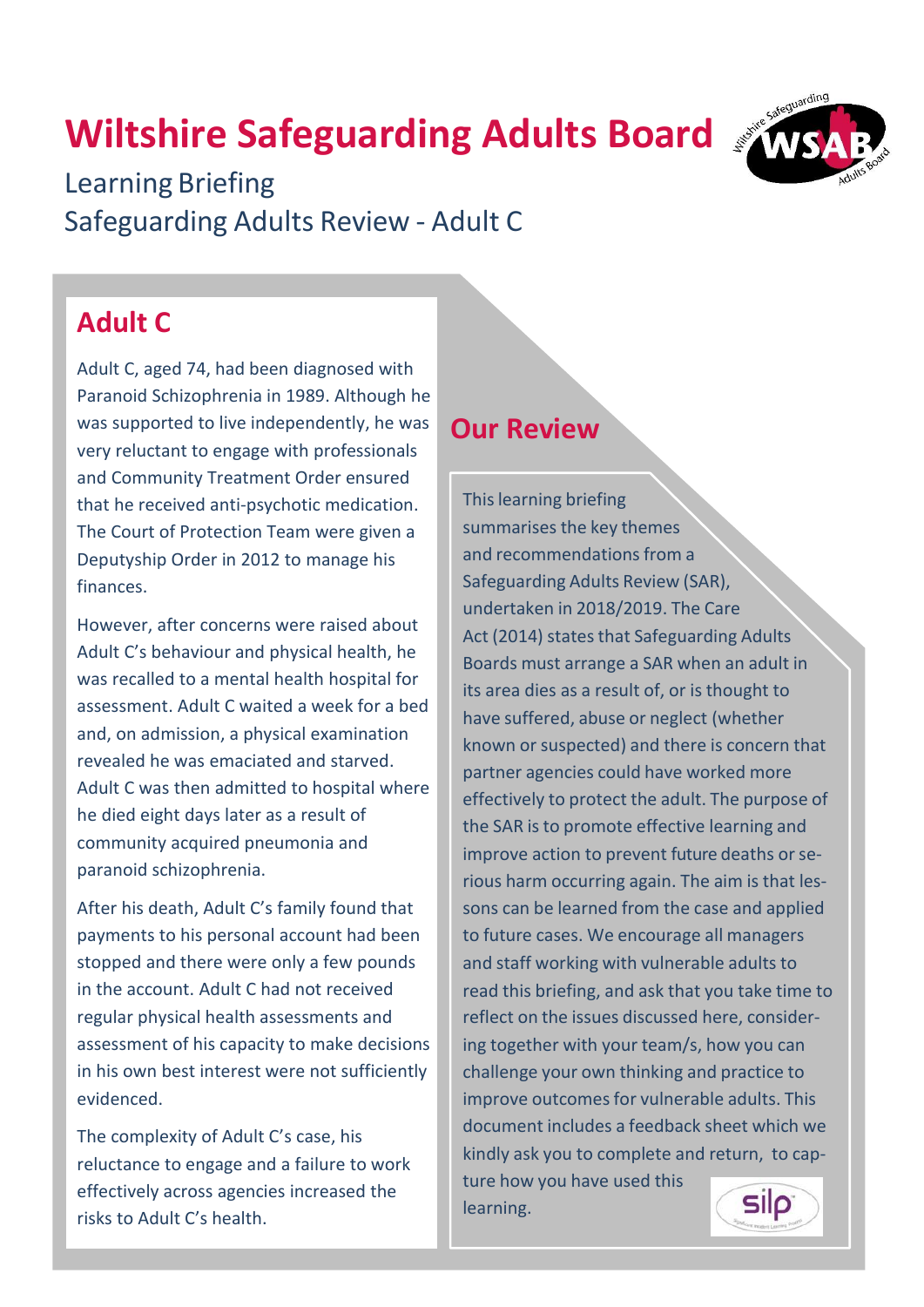#### **Key Themes and Learning Points**



#### **Good practice**

**All the professionals working with Adult C wanted the best for him and tried to let him live his life in the way he wanted, evidencing a person-centred approach.**

The CPN evidenced flexibility to try and catch Adult C at home for his injections.

#### **There is evidence that professionals did know and understand Adult C, and they worked hard to engage with him.**

Police officers who engaged with Adult C recognised him as a person with vulnerabilities. They shared information with the Mental Health Street Triage Team rather than criminalise him.

#### **There was some evidence of professionals working together to co-ordinate their visits to cause less disruption to his life.**

Adult C was recognised as a very vulnerable man who professionals worked with for six years to help him live independently in the community.

**When Adult C was admitted to hospital, staff there assessed he did not have capacity to make decisions for his care and treatment. They used the Mental Capacity Act best interest decision making process to carry out medical healthcare interventions to try and treat Adult C.**

Adult C's family spoke very highly of some of the professionals involved in the care of their brother.



### **Application of the Mental Health Act**

Although a Community Treatment Order was successfully used, other areas of the Mental Health Act could have been applied more effectively. Under the Act, a more formal 'nearest relative' is appointed rather than a general 'next of kin' and, where there is no spouse or children, the oldest sibling is automatically given this role. Adult C's older brother and then sister took on the role, however his younger brother was the main family contact. This caused confusion about who to contact when Adult C was admitted to hospital. It is crucial that roles are clear to all, especially in large families.

#### **"The family … had no idea about the care plans, or some of the issues that had arisen, until after the death of Adult C". p11**

Adult C's daily care was managed through the Care Programme Approach (CPA), but this could have been applied more robustly. Whilst Care Plans were reviewed and shared with the GP, they were not shared with Adult C's family. Multi-agency reviews can involve family members, particularly in complex cases. As there were increasing difficulties with Adult C's behaviour, CPA reviews could also have happened more often. This opportunity to share information may have resulted in a multi-agency plan, involving family members. Large caseloads and the case's long-term nature may explain why this was not considered, and why the case did not receive a fresh and objective view.

- Involving families in multi-agency reviews provides opportunities to share more information. **Do multi-agency reviews you conduct routinely include family members?**
- Clarity of family roles ensures better communication. **How does your organisation ensure that this happens?**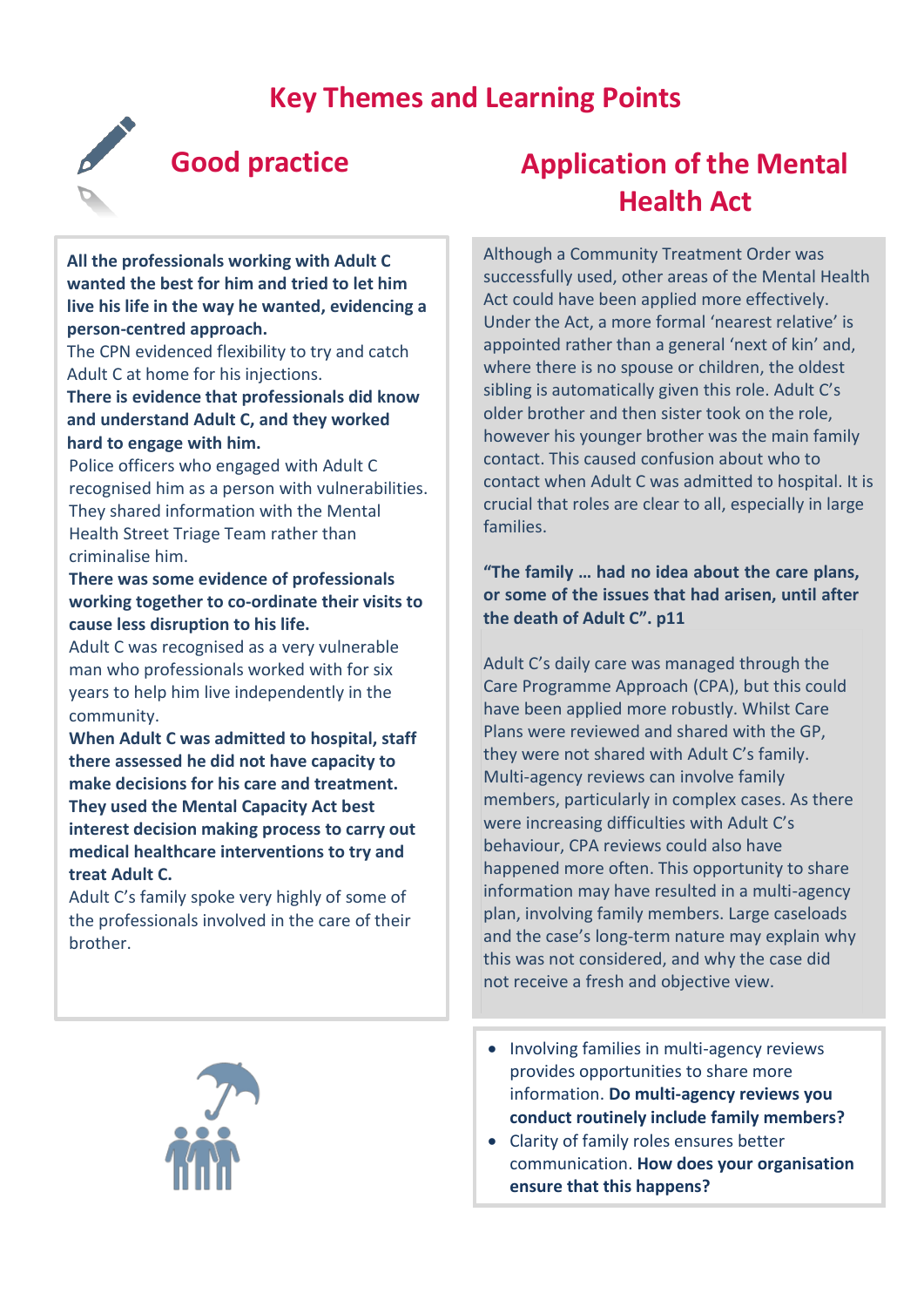### **Parity of Esteem and use of the Mental Capacity Act / Care Act**

Parity of esteem means giving mental health equal value to physical health. However, in Adult C's case, it appears that assumptions were made because of his mental ill-health, about his physical health treatment. For example, although it was thought Adult C may have a hearing problem, the assumption that he would not agree to be tested meant an appointment was not pursued.

When professionals made referrals to the GP about Adult C's weight loss, it was not clear what they were asking for. Letters to GPs should be as clear as possible - with requests set out clearly at the start of a document rather than the end, a technique known as 'BLUF' (bottom line up front).

#### **"… in a practice that receives hundreds of letters regarding many patients… it is crucial that any action required of the GP is clearly highlighted." p12**

Adult C did not present as a typical case of selfneglect. His appearance and living conditions gave no cause for concern. Despite that, the Mental Capacity Act could have been applied when Adult C refused physical health interventions. This would have meant his capacity to make decisions about his health was assessed and a multi-agency plan, perhaps with a Court of Protection application, could have been put in place if not.

When Adult C received his medication by injection five weeks before death, he had enough muscle mass for a normal needle to be used. At that time, the mental health professional who saw him had no concerns about significant or sudden weight loss. However, as there was no post mortem or report to the coroner, it is not known if Adult C had underlying medical conditions or how quickly his weight loss progressed.

Hospital staff should have reported Adult C's death to the coroner as:

- there was a question of self-neglect, and
- he was being treated under the Mental Health Act.

The hospital and the coroner together decided that the coroner referral was not required, but this conversation was not recorded. It can only be assumed that the points above were not made sufficiently clear to the coroner.

- Robust communication and clarity of actions can ensure appropriate responses. **What could your organisation do to improve its communication with other agencies?**
- Including other agencies in CPA reviews can ensure a holistic approach to risk and care planning**. Does your organisation routinely involve all other relevant agencies in its CPA reviews?**
- How does your organisation ensure that Mental Capacity Assessments are carried out when needed, particularly around refusal of physical health treatment?
- **How confident are staff in your organisation about identifying selfneglect, especially where this may not be evident in the person's appearance?** Safeguarding processes need to be applied when there are any concerns that a patient may have been neglecting their own care.
- How does your organisation ensure that coroner reports are made, and what the requirements for this are when a patient is treated under the Mental Health Act?
- Where a patient is under the Mental Health Act or there are other situations that require a report to the coroner upon death, it is important to document decision making. **How does your organisation ensure that record keeping in these circumstances is accurate and comprehensive?**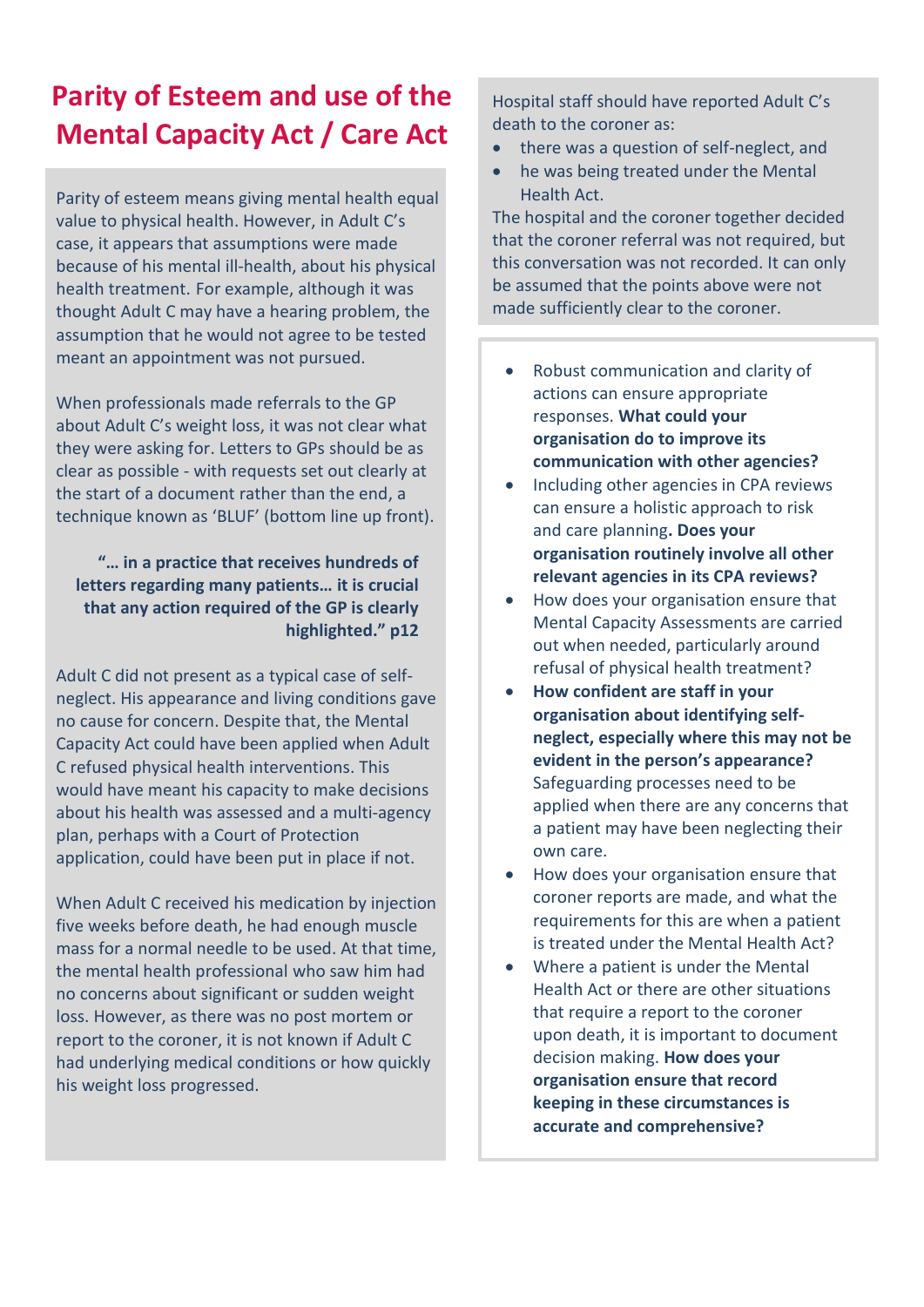### **Managing the resistant yet vulnerable person**

When new professionals tried to engage with Adult C, they did not always request support from the professionals who knew him well. In addition, Adult C's family were not made aware that he was avoiding professionals. By working with those professionals who knew him best and with Adult C's family, the chance that Adult C agreeing to visits, assessment and treatment may have increased.

Adult C was well-known in the community. He was familiar to the police, with increasing frequency. Police knew Adult C was vulnerable and when they were contacted about his behavior, instead of criminalising him they sought to help him.

However, this approach meant multi-agency meetings that would have been organised if the police had taken a more traditional approach, did not happen.

**"A person who is treated more liberally and sensitively because of their mental health condition receives a less robust intervention". p17**

Supervision is crucial in supporting professionals working with people like Adult C, who have enduring mental ill-health and are resistant to services. When someone has been known to services for a long time, sometimes it takes a fresh pair of eyes to see what could be done differently.

- **How effectively does your organisation consult with others to work with people who are difficult to engage?**
- Information coming from Street Triage Teams may evidence the need for a multiagency review. **Do you have a process through which this would happen?**
- **Do the supervision processes in your organisation allow for appropriate objectivity and reflection in long-term cases?**

#### **Office of the Public Guardian and Finance Deputyship Order**

Adult C was known to spend only around £100 a month. This low amount was not questioned although, alone, the amount seems unlikely to have been sufficient to cover his basic living costs. Eventually Adult C's regular payments were suspended when the amount in his account had built up significantly. This seems to have been the right decision at the time and his finances were managed by a Deputyship Order made to the Local Authority from that point.

However, that decision should have been reviewed regularly. For a number of reasons, that did not happen and this meant that no-one realised Adult C had limited funds until after his death. Those reasons were that:

- Adult C did not engage with some visits.
- Adult C did not know about the funds' suspension, nor did his family or mental health worker.
- Adult C did not discuss his finances with family or with professionals that saw him the mental health professionals that saw him would not have been aware of the way his finances were managed
- There was no trigger to managers in the Court of Protection team about outstanding annual reviews or visits.
- Deputyship Officers were not involved in CPA meetings.

Significant changes have since been made to the managing of Deputyship Orders in the Local Authority and Mental Health Trust.

- **How does your organisation ensure the Court of Protection Team are included in multiagency reviews, where they hold a Deputyship Order?**
- **How does your organisation ensure families views are included in multi-agency reviews, where there is a Deputyship Order?**